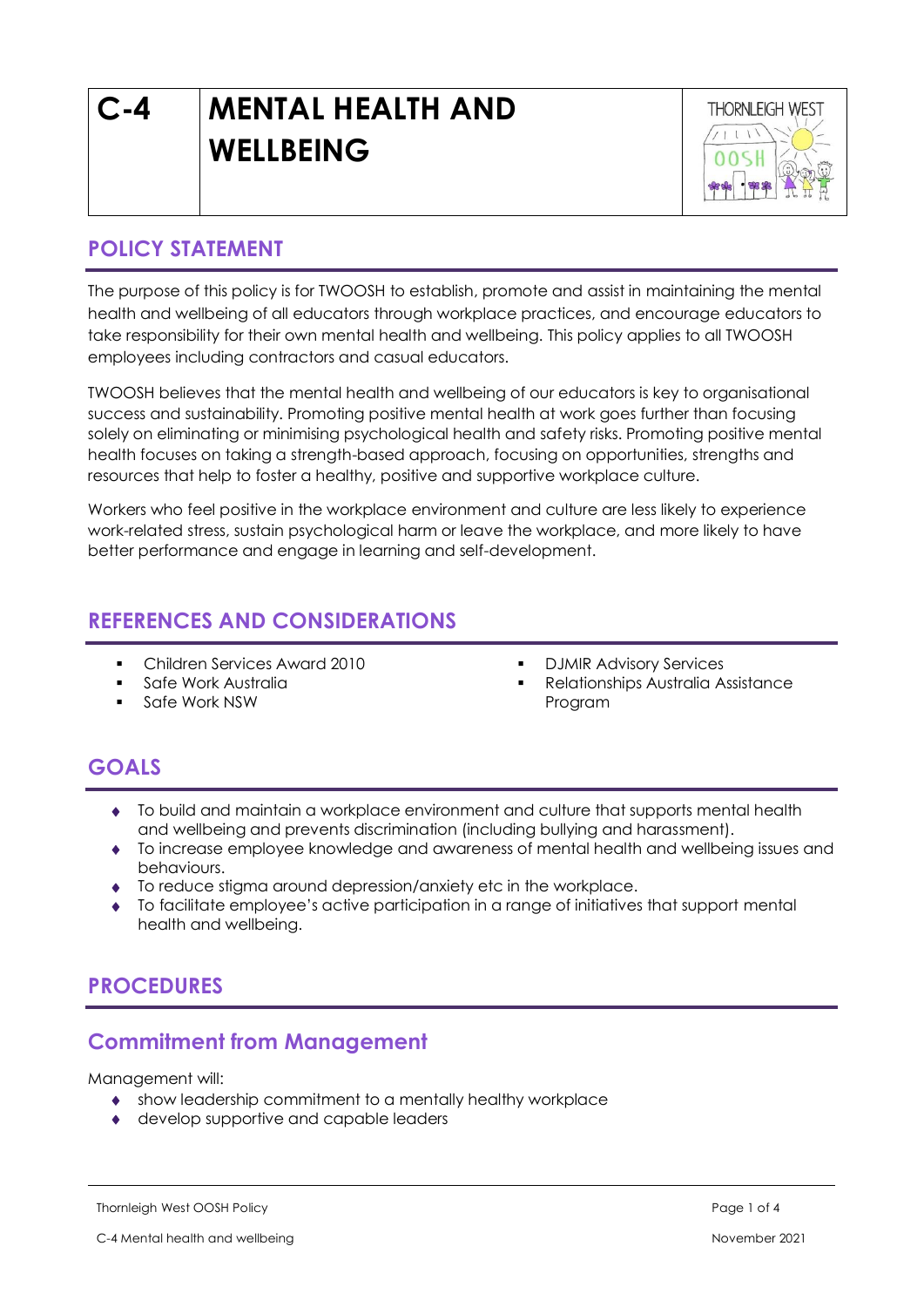- implement workplace policies that support psychological safety and flexible workplace practices where possible.
- practise respectful and dignified workplace interactions
- encourage open, honest, effective communication and consultation
- build organisational awareness of mental health and wellbeing.

## **Employee responsibilities**

All employees have a responsibility to:

- Understand this policy and seek clarification from management where required
- Consider this policy while completing work-related duties and at any time while representing TWOOSH
- Support fellow co-workers in their awareness of this policy
- Support and contribute to TWOOSH's aim of providing a mentally healthy and supportive environment for all workers.

All employees have a responsibility to:

- Take reasonable care of their own mental health and wellbeing, including physical health
- Take reasonable care that their actions do not affect the health and safety of others in the workplace
- Notify employers of any mental health and wellbeing issues that arise to ensure the employer is able to support the employee in an effective manner.

# **Support measures**

#### **Prevention**

- Consult and encourage open communication between employees and employers to assess each individual's mental health and wellbeing.
- Control any risks that arise within the workplace environment, making changes and reasonable adjustments to enable employees to perform their duties more effectively, provided the educator can fulfil the core requirements of the position, and the education and care regulations are met.

#### **Early intervention**

- Early recognition and intervention of mental health and wellbeing issues is critical to providing a safe workplace.
- TWOOSH pays for an Employee Assistance Program (EAP). Educators are encouraged to access the EAP for free, confidential, third-party counselling and support services via telephone or in person.
- TWOOSH will offer reasonable modifications or support, provided the educator can fulfil the core requirements of the position, and the education and care regulations are met.

#### **Checking in with employees**

- Compared to a physical condition, managers and fellow Educators may be less confident and certain around what to say or do when a collegue has a mental health issue. There are some simple steps you can take to start a conversation with someone in the workplace.
- ◆ Getting ready to ask:
	- Be ready to listen and give time if needed
	- Be prepared to be open minded and understanding
	- Pick a moment where and when will you approach them.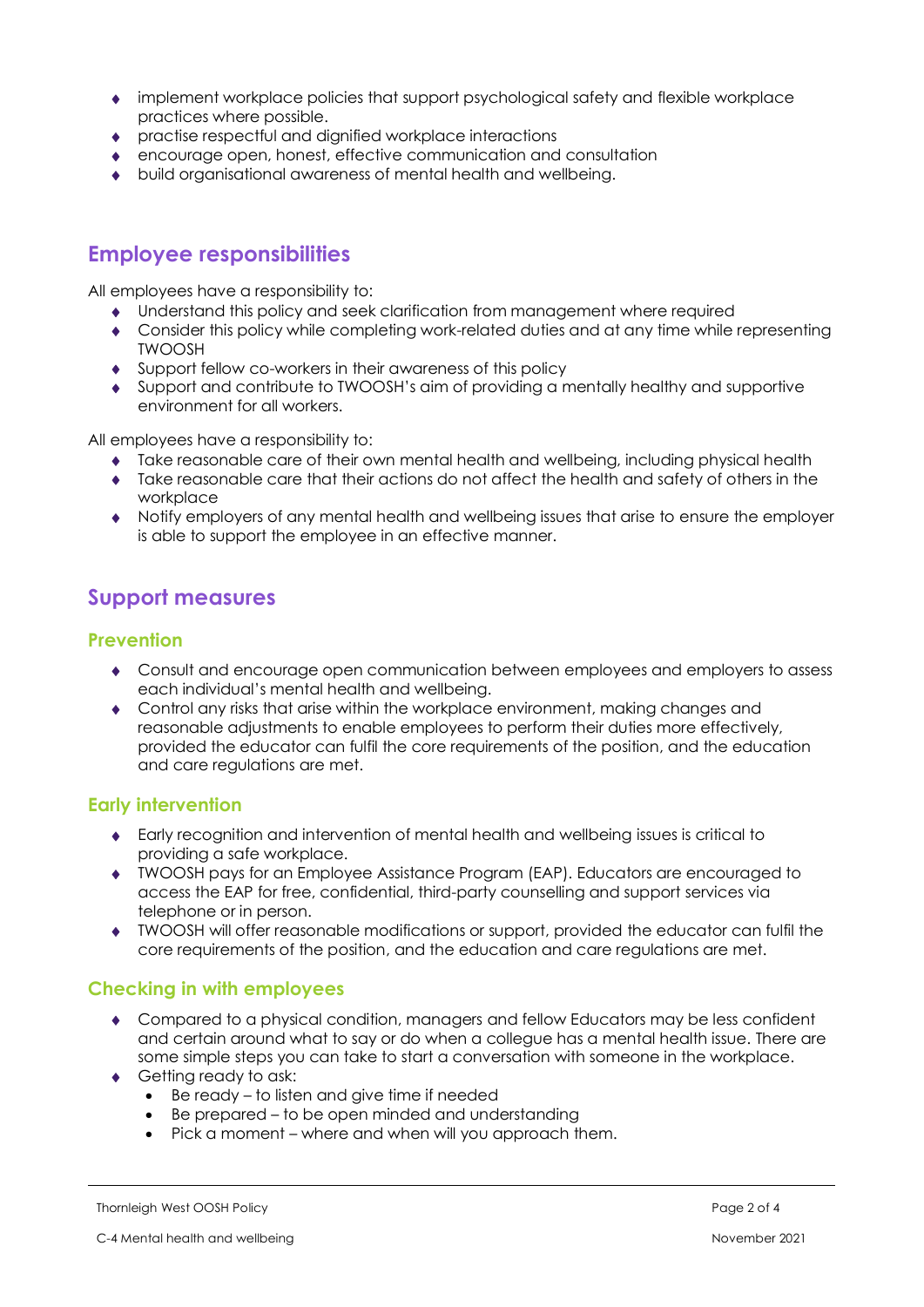- Starting a conversation
	- Ask 'R U Ok?'
	- Listen without judgement
	- Encourage action
	- Check in

#### **Managing disclosure**

Educators may or may not disclose a mental health condition to an employer.

#### **Disclosed mental health condition**

- Privacy legislation requires employers to ensure personal information about an Educator's mental health status is not disclosed to anyone, including co-workers, without the Educator's consent.
- Any information can only be used for the purposes for which it was disclosed, such as arranging modifications in the workplace to support the Educator.
- Discussion with the Educator is essential in determining the parameters for disclosing a educator's mental health status to their co-workers.

#### **Non-disclosed mental health concerns**

If an Educator suspects that a co-worker is experiencing mental health concerns:

- show concern discretely and ask if there is any support the workplace can offer them
- encourage them to speak to someone from EAP or other health professionals.

If an Educator does not disclose anything, there is limited further action that be taken, however, the concerned person should continue to check in with that educator to signal their concern for their wellbeing and their availability to support the person if needed.

If an Educator is unsure whether to formally disclose a concern about another Educator, Management will direct them to resources to help in this decision-making process.

### **Supporting ongoing employment**

- Consider all information and recommendations from health professionals.
- Allow flexible working arrangements where possible.
- Consider gradually increasing the Educator's hours over time.
- ◆ Negotiate an appropriate level and variety of tasks for the Educator to achieve; renegotiate as the Educator progresses in their recovery.
- Recognise and support the growth of the Educator's existing capabilities and strengths.
- Set clear expectations by articulating roles, responsibilities and expectations.
- Reinforce the links between the Educator's work and the workplace objectives.
- Promote and encourage Educator support networks including peer and personal networks, alongside professional involvement, as a way of providing recovery skills, transferring knowledge and supporting change.
- Encourage the Educator's input in decisions, drawing on external support (eg rehabilitation team) to not only provide a short-term service, but facilitate long-term change.
- Recognise both gains and setbacks to create a sense of progress for the Educator.
- ◆ Communicate effectively by informing, engaging and involving the Educator.
- Promote personal skills and encourage other Educators to think critically and develop alternative solutions to workplace problems.
- Balance effort and recovery for Educators (including time for rest, exercise and adequate nutrition) to maintain workplace resilience and avoid burn out.